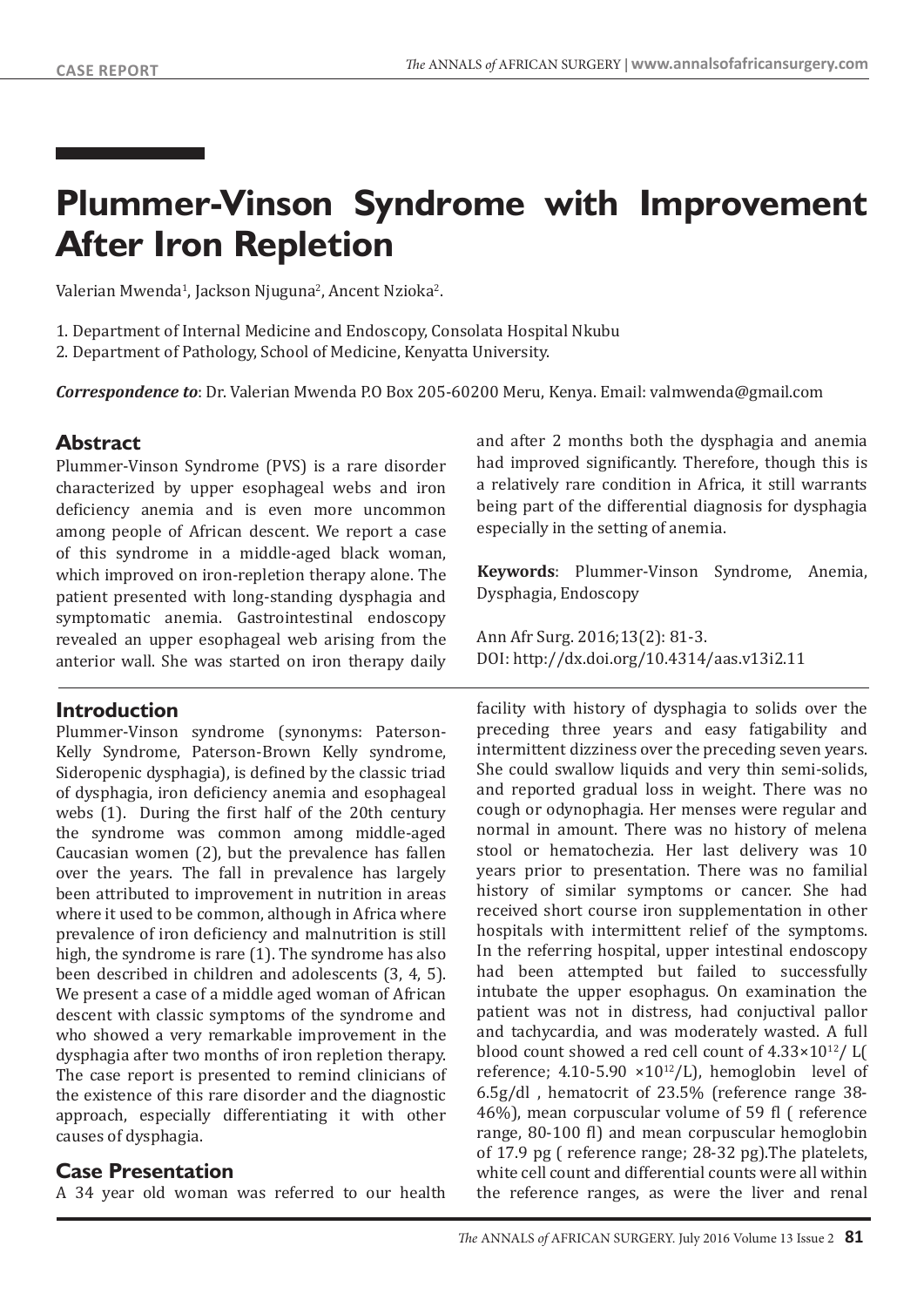function tests. While adequately anaesthetized, upper gastrointestinal endoscopy was done. A web was visualized on the upper esophagus, approximately 2 cm below the upper esophageal sphincter; it had a smooth appearance and a narrowed, eccentric lumen was visible. The endoscope was maneuvered slowly across the narrowed lumen, in the process tearing part of the web. The web was originating from the anterior wall of the esophagus as shown in figure 1. The rest of the esophagus was normal. The stomach mucosa and wall were very transparent, with the mucosal blood vessels vey prominent, as depicted in figure 2. The first and second parts of the duodenum were normal. Samples were obtained from the web and also from the stomach for histology. The photomicrograph of the histological appearance of tissue from the esophageal web is shown in figure 3. The patient was managed with iron repletion therapy, with a target of 400 mg of elemental iron daily and was seen after 2 months when she reported that she could now comfortably swallow solids, the easy fatigability had decreased and the hemoglobin level had improved to 11.6 g/dl. She is on follow-up and is to continue on haematinics for at least six months to build up iron stores. Written informed consent was obtained from the patient for publication of this case report and the accompanying images.



Figure 1: Endoscopic Image Showing the Web Arising From the Anterior Wall of the Proximal Esophagus.



Figure 2: The Transparent Appearance of the Wall of the Proximal Stomach With Mucosal Vessels Clearly Visible.



Figure 3: Photomicrograph of Esophageal Biopsy. Routine Hematoxylin and Eosin Stains X40 Magnification. Shows Atrophic Esophageal Mucosa with Alternating Areas of Hyperparakeratosis

#### **Discussion**

This case shows that Plummer-Vinson syndrome (PVS) still occurs in African settings, with typical demographic and clinical features. It usually presents with post-cricoid dysphagia, upper esophageal webs and iron deficiency anemia. The dysphagia in these patients is usually painless, intermittent or slowly progressive over years, limited to solids only and can sometimes be associated with weight loss as was the case in this patient (1). Other symptoms include those of iron deficiency and anemia such as koilonychia, angular cheilitis, easy fatigability and dizziness. This patient had reported symptoms of anemia for approximately seven years and dysphagia for the preceding three years. Other common causes of iron deficiency in middle-aged women in Africa were ruled out. The syndrome is more common in middle aged women, with a mean age at presentation of 47 years in an analysis of 28 English language case reports in published in the literature from 1998-2005 (1). The esophageal web in this patient was arising from the anterior wall of the proximal esophagus, causing incomplete obstruction of the lumen. Many conditions have been reported to be associated with the syndrome including rheumatoid arthritis, thyroid disease, celiac disease, genetic predisposition and malnutrition (1). The most probable mechanism of disease is thought to be iron deficiency because of three reasons: first, this finding is part of the classic triad; second, in most cases the dysphagia improves with iron supplementation and third, the alimentary tract is highly susceptible to iron deficiency by losing iron-dependent enzymes which in turn is speculated to cause mucosal degeneration and web formation (1). Most cases of PVS can be managed with iron supplementation alone (6), though some patients may require dilatation of the webs especially in significant esophageal obstructions or patients whose dysphagia persist despite iron repletion. Dilatation can be performed by either wire-guided dilators or balloon